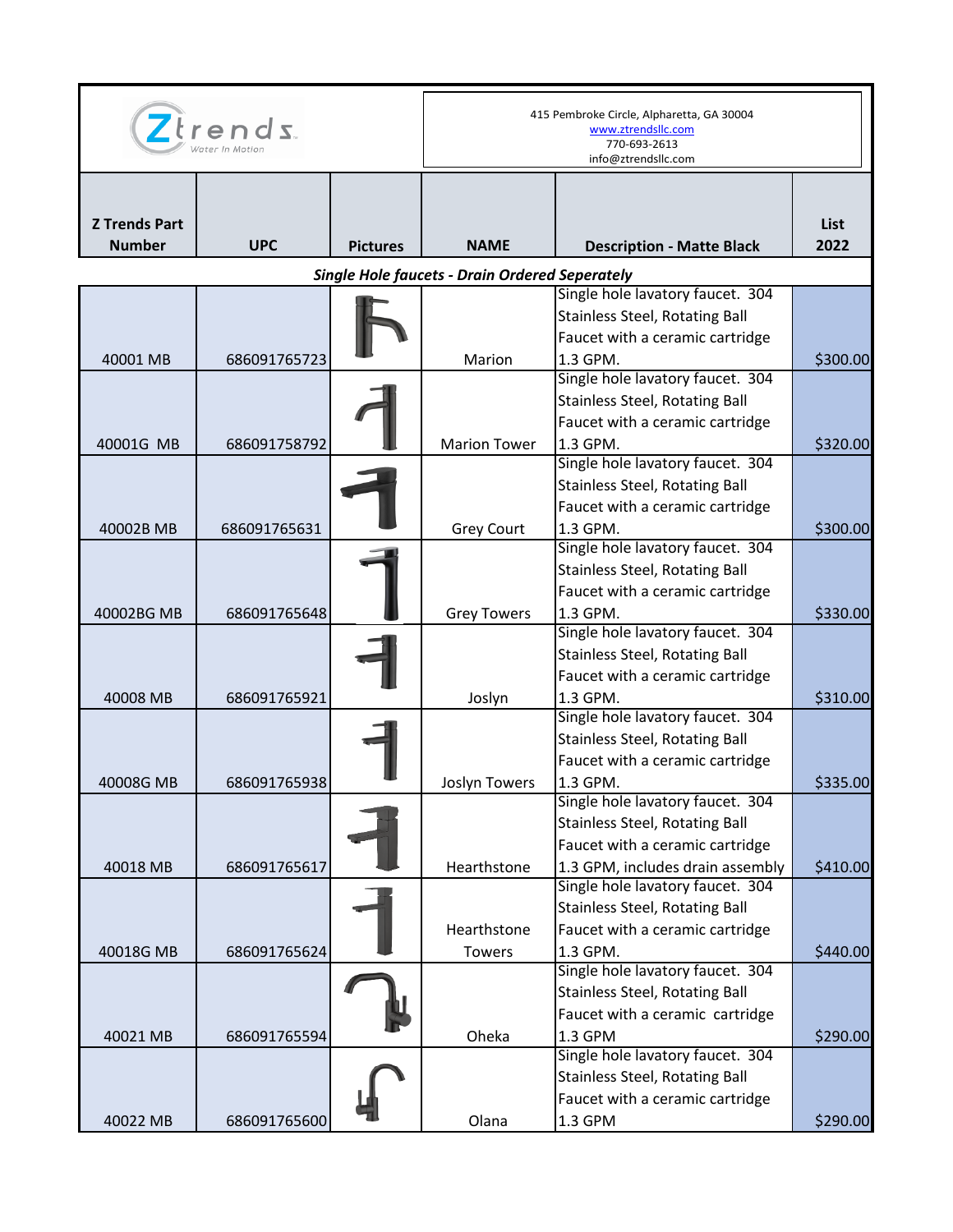|                |                                               |   |                       | Single hole lavatory faucet. 304      |            |  |  |
|----------------|-----------------------------------------------|---|-----------------------|---------------------------------------|------------|--|--|
|                |                                               |   |                       |                                       |            |  |  |
|                |                                               |   |                       | <b>Stainless Steel, Rotating Ball</b> |            |  |  |
|                |                                               |   |                       | Faucet with a ceramic cartridge       |            |  |  |
| 40028 MB       | 686091765945                                  |   | Loudoun               | 1.3 GPM.                              | \$327.00   |  |  |
|                |                                               |   |                       | Single hole lavatory faucet with      |            |  |  |
|                |                                               |   |                       | pull out spray, 26 inch hose          |            |  |  |
|                |                                               |   |                       | length, 1.3 GPM, ceramic              |            |  |  |
| 40080 MB       | 686091765822                                  |   | Amarosa               | cartridge                             | \$320.00   |  |  |
|                | <b>Wide Spread - Drain ordered Seperately</b> |   |                       |                                       |            |  |  |
|                |                                               |   |                       |                                       |            |  |  |
|                |                                               |   |                       |                                       |            |  |  |
|                |                                               |   |                       | 8 inch wide spread Faucet,            |            |  |  |
| 40050 MB       | 686091765761                                  |   | Glencairn             | ceramic cartridge, 1.8 GPM            | \$395.00   |  |  |
|                |                                               |   |                       |                                       |            |  |  |
|                |                                               |   |                       |                                       |            |  |  |
|                |                                               |   |                       | 8 inch wide spread Faucet,            |            |  |  |
| 40060 MB       | 686091765754                                  |   | Franklin              | ceramic cartridge, 1.8 GPM            | \$365.00   |  |  |
|                |                                               |   |                       |                                       |            |  |  |
|                |                                               |   |                       |                                       |            |  |  |
|                |                                               |   |                       |                                       |            |  |  |
|                |                                               |   |                       | 8 inch wide spread Faucet,            |            |  |  |
| 40061 MB       | 686091765778                                  |   | Hammond               | ceramic cartridge, 1.8 GPM            | \$380.00   |  |  |
| <b>Showers</b> |                                               |   |                       |                                       |            |  |  |
|                |                                               |   |                       | Exposed pipe shower, 2-way with       |            |  |  |
|                |                                               |   |                       | shared use. Overhead, tub filler.     |            |  |  |
|                |                                               |   |                       | Pressure balanced 6.2 GPM -           |            |  |  |
| 50009MB        | 686091765891                                  |   | <b>Cloisters Hall</b> | Round Matte Black                     | \$1,320.00 |  |  |
|                |                                               |   |                       | Exposed pipe shower, 3-way with       |            |  |  |
|                |                                               |   |                       | shared use. Includes hand             |            |  |  |
|                |                                               |   |                       | shower. Pressure balanced 6.2         |            |  |  |
| 50018MB        | 686091765532                                  |   | Coe Hall              | <b>GPM -Square Matte Black</b>        | \$1,480.00 |  |  |
|                |                                               |   |                       | Exposed pipe shower, 3-way with       |            |  |  |
|                |                                               |   |                       | shared use. Includes hand             |            |  |  |
|                |                                               |   |                       | shower. Pressure balanced 6.2         |            |  |  |
|                |                                               | ┪ |                       | <b>GPM - Round Matte Black</b>        |            |  |  |
| 50020MB        | 686091765549                                  |   | Coindre Hall          |                                       | \$1,420.00 |  |  |
|                |                                               |   | <b>Accessories</b>    |                                       |            |  |  |
|                |                                               |   |                       |                                       |            |  |  |
|                |                                               |   |                       |                                       |            |  |  |
|                |                                               |   |                       |                                       |            |  |  |
| 40040          | 392153758364                                  |   | <b>Waste Overflow</b> | Matte Black - Drain Kit               | \$40.00    |  |  |
|                |                                               |   |                       |                                       |            |  |  |
|                |                                               |   |                       |                                       |            |  |  |
|                |                                               |   |                       | 6.5 Inch Matte Black remodel          |            |  |  |
| 40012          | 686091765839                                  |   | <b>Remodel Plate</b>  | Plate                                 | \$25.00    |  |  |
|                |                                               |   |                       |                                       |            |  |  |
|                |                                               |   |                       |                                       |            |  |  |
|                |                                               |   |                       |                                       |            |  |  |
| 40025          | 686091765655                                  |   | Paper Dispenser       | <b>Matte Black</b>                    | \$40.00    |  |  |